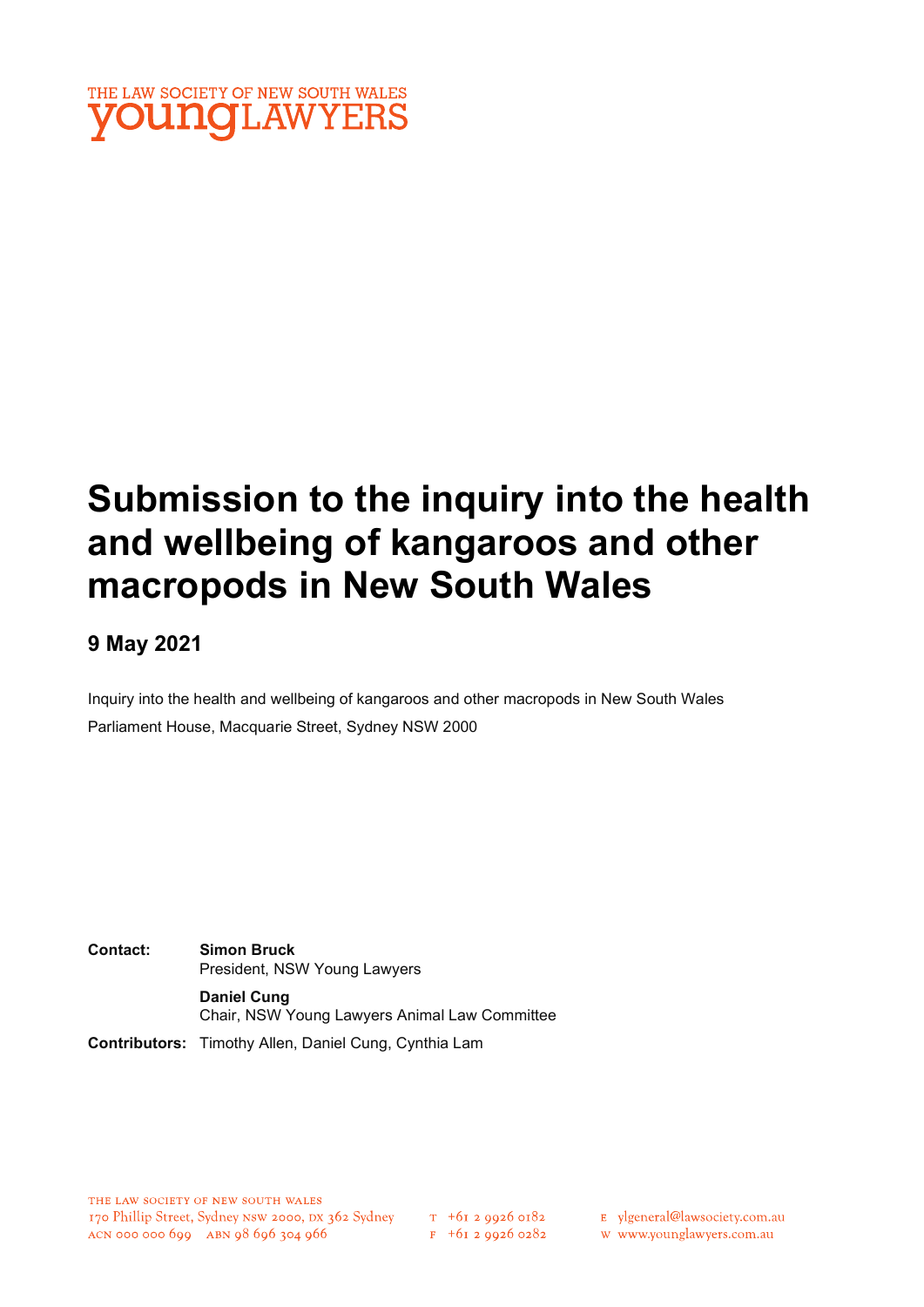### THE LAW SOCIETY OF NEW SOUTH WALES **OUNOI, AWYERS**

The NSW Young Lawyers Animal Law Committee (Committee) makes the following submission in response to the Terms of Reference for the Parliamentary inquiry to look at the health and wellbeing of kangaroos and other macropods in New South Wales (Inquiry).

## NSW Young Lawyers

NSW Young Lawyers is a division of The Law Society of New South Wales. NSW Young Lawyers supports practitioners in their professional and career development in numerous ways, including by encouraging active participation in its 16 separate committees, each dedicated to particular areas of practice. Membership is automatic for all NSW lawyers (solicitors and barristers) under 36 years and/or in their first five years of practice, as well as law students. NSW Young Lawyers currently has over 15,000 members.

The Committee comprises a group of over 400 members interested in animal protection laws regulating the treatment of animals. The Committee aims to raise awareness and provide education to the legal profession and wider community, while increasing understanding about the importance of protecting animals from abuse and neglect. A common theme amongst Committee members is a passion and desire to use their legal skills and the law to improve protections for animals.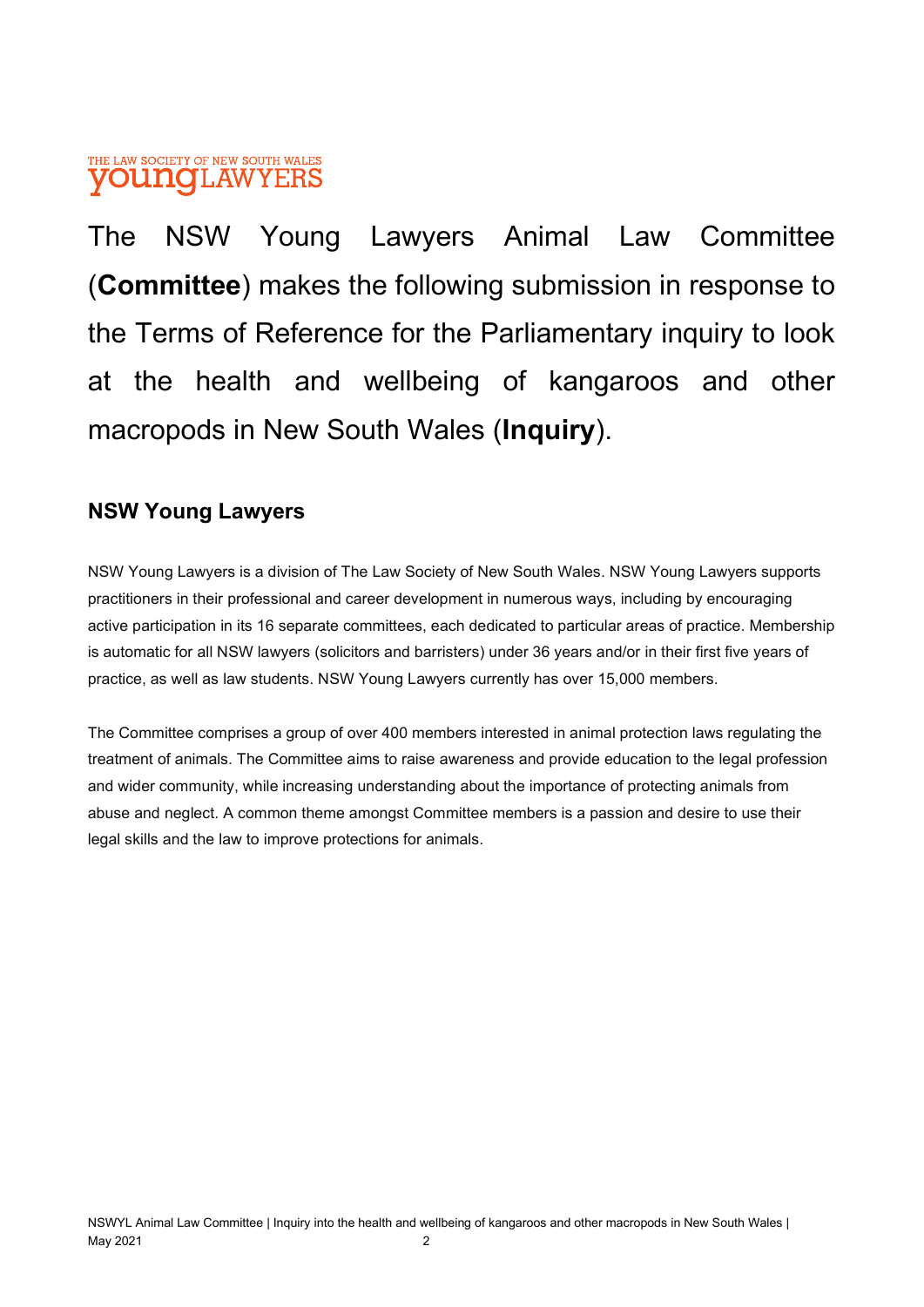## THE LAW SOCIETY OF NEW SOUTH WALES **OUNCILAWYEE**

The Committee welcomes the opportunity to contribute to the Inquiry and confines the scope of this submission to Terms of Reference (1)(e) and (f).

## Summary of Recommendations

The Committee submits that kangaroos should not be allowed to be shot in either commercial or noncommercial kangaroo shooting, on the basis of significant animal welfare concerns and the risk that kangaroo population numbers have been overstated.

However, in the event that kangaroo shooting is permitted to continue, the Committee recommends that:

- 1. female kangaroos should not be allowed to be shot due to the adverse animal welfare outcomes it can produce;
- 2. licensing requirements for non-commercial shooters, of a kind similar to those imposed on commercial shooters, ought to be introduced;
- 3. a greater level of enforcement of applicable Codes and animal welfare regulation and legislation is necessary in the kangaroo shooting space; and
- 4. non-lethal methods of population control ought to be preferred to existing lethal measures.
- 5. the exemption to the offence of serious animal cruelty for "the extermination of pest animals" under section 530(2) of the Crimes Act 1900 (NSW) ought to be repealed.
- 6. a similar management plan to the ACT Kangaroo Management Plan 2010 should be introduced in NSW, with one of the primary principles of the plan to be kangaroo welfare and that there be an emphasis that all kangaroos are to be treated humanely.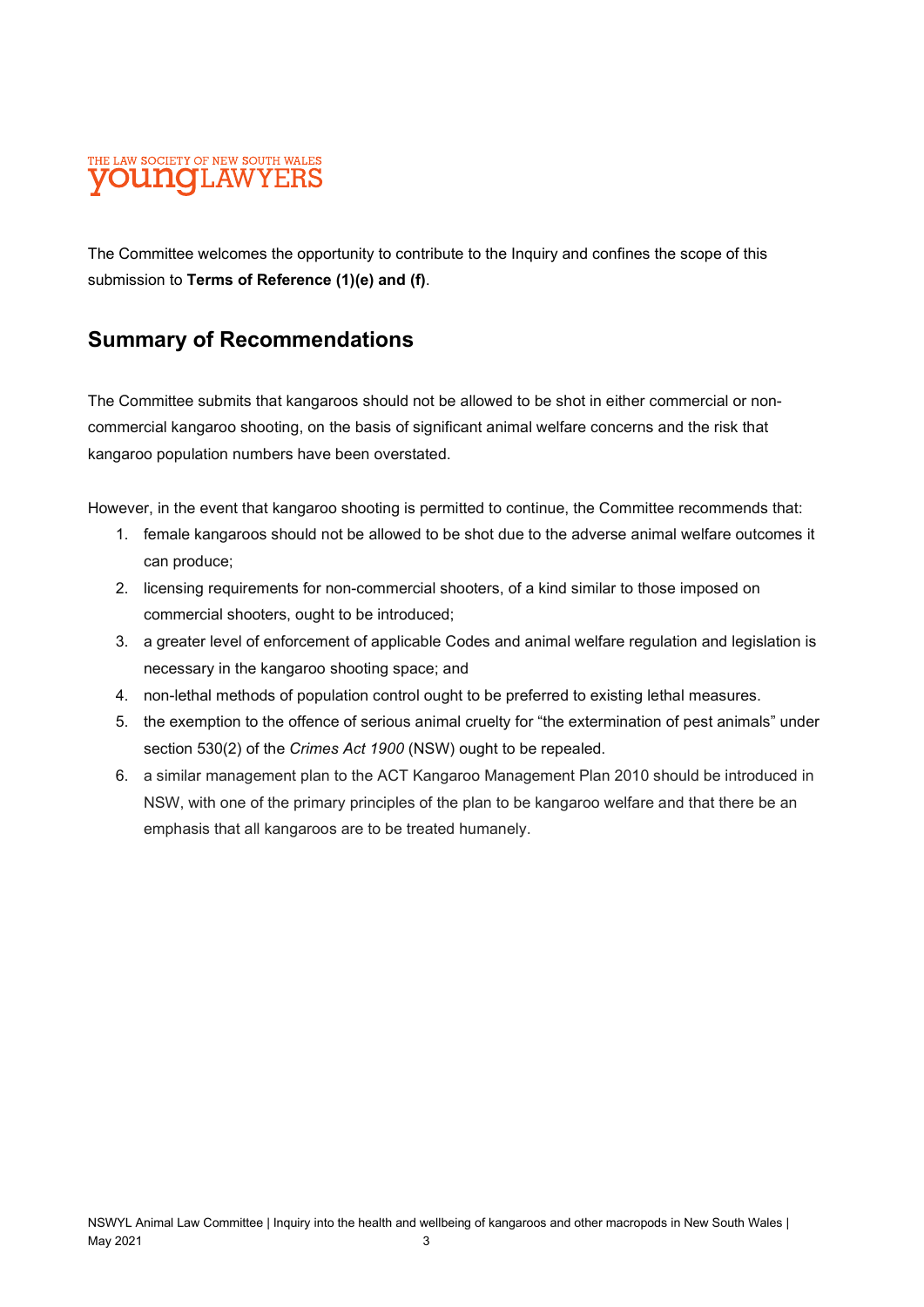## THE LAW SOCIETY OF NEW SOUTH WALES **UNOLAW**

## (1)(e) current government policies and programs in regards to 'in pouch' and 'at foot joeys' given the high infant mortality rate of joeys and the unrecorded deaths of orphaned young where females are killed

The Committee submits that shooting female kangaroos should be prohibited. This is a direction in which kangaroo shooters are already moving, in part for the reasons set out below, and the Kangaroo Industries Association of Australia already has a policy encouraging it, resulting in a decline in female kangaroo 'take'.<sup>1</sup>

Currently, the applicable Code of Practice provides only as a matter of *quidance* that female kangaroos who clearly have dependent young ought not be shot.<sup>2</sup> The Committee submits that this ought to be compulsory.

Joeys are unable to survive without their mothers. Should a mother kangaroo be either wounded significantly or killed, a dependent joey will likely die from starvation, exposure or predation.<sup>3</sup> While shooters are ordinarily required to then euthanise the joey, this is, in the Committee's view, an undesirable course because:

- A. it produces an additional, unnecessary and potentially unintended kill;
- B. it is dependent upon further investigation of a shot kangaroo that may not be conducted consistently; and
- C. in cases of kangaroos that are wounded but proceed to flee before dying as a result of their wound, results in a painful death for an infant kangaroo anyway.

Serious issues then arise when joeys in these situations are not euthanised – a frequent occurrence in practice, despite shooters generally indicating an intention to euthanise where required beforehand.<sup>4</sup>

<sup>&</sup>lt;sup>1</sup> Kangaroo Industries Association of Australia, Factsheet: Kangaroo Industry Animal Welfare (Online fact sheet, 2013) <https://www.kangarooindustry.com/wp-content/uploads/2018/KIAA-Factsheet-Welfare.pdf>

 $^2$  Australian Government, 'National Code of Practice for the Humane Shooting of Kangaroos and Wallabies for Non-Commercial Purposes' (2008) s 2.4.

<sup>&</sup>lt;sup>3</sup> Voiceless: The Animal Protection Institute, Kangaroos (Web page) <https://voiceless.org.au/hot-topics/kangaroos/>

<sup>&</sup>lt;sup>4</sup> Rural Industries Research & Development Corporation, Improving the humaneness of commercial kangaroo harvesting (June 2014) p xvi <https://www.agrifutures.com.au/wp-content/uploads/publications/13-116.pdf>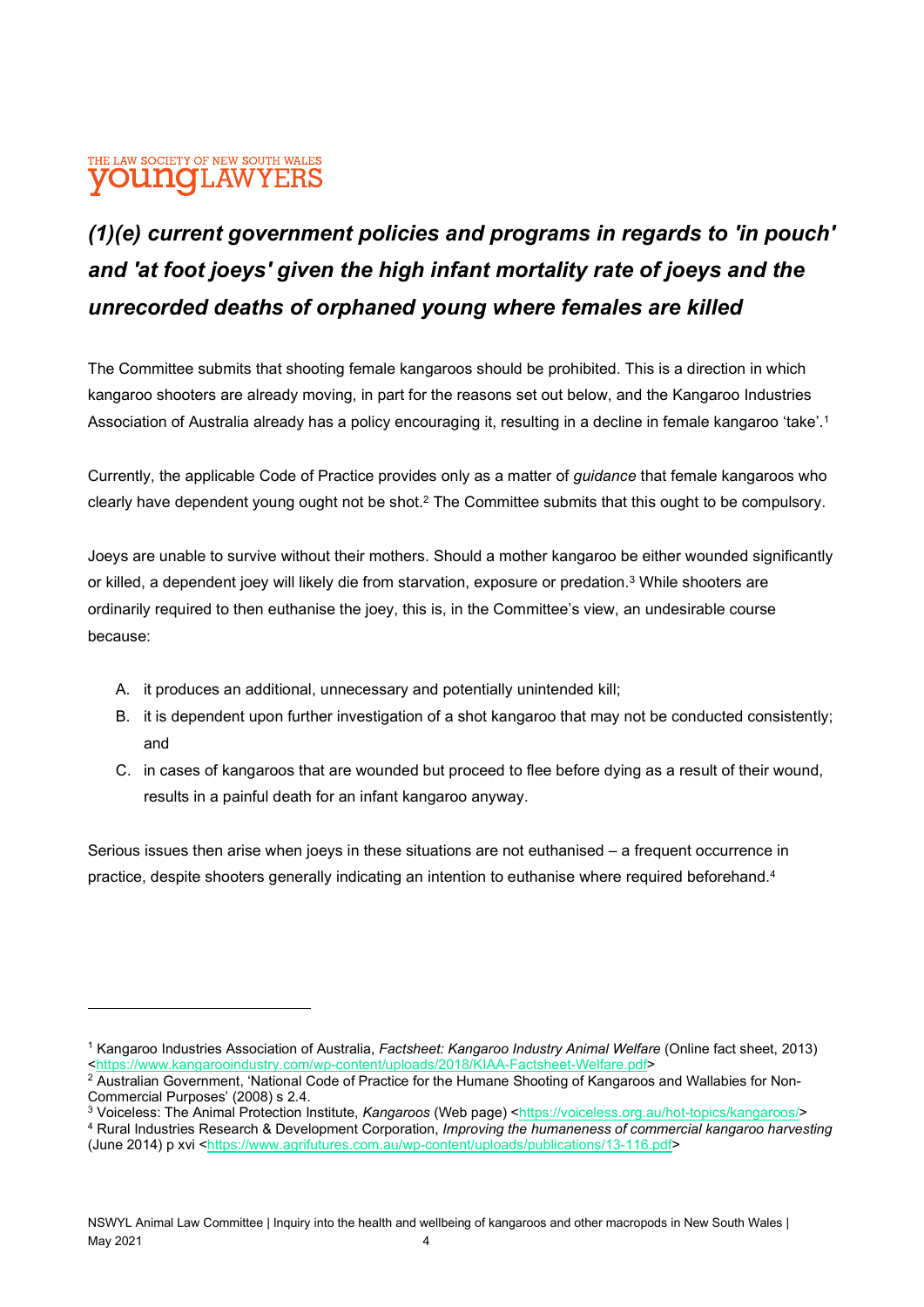#### THE LAW SOCIETY OF NEW SOUTH WALES **OUNGLAW** YEI

The Committee therefore supports a blanket ban on shooting female kangaroos – a position touched on by the RSPCA Australia; "(i)t may be that the only solution to completely avoid the potential cruelty to pouch young is not to shoot females at all".<sup>5</sup>

## (1)(f) regulatory and compliance mechanisms to ensure that commercial and non-commercial killing of kangaroos and other macropods is undertaken according to the Biodiversity Conservation Act 2016 and other relevant regulations and codes

The Committee considers that regulation and compliance in this space can be improved in, *inter alia*, three broad ways; stronger enforcement, improved licensing and training, and a more sophisticated approach to population control and 'pest' management.

#### **Enforcement**

The Committee is concerned that a lack of enforcement of applicable codes may result in widespread noncompliance in kangaroo hunting and leads to adverse kangaroo welfare outcomes.<sup>6</sup>

The RSPCA reports "[m]any instances of inhumane shooting practices resulting in significant suffering of kangaroos" amongst non-commercial shooters.<sup>7</sup> In addition, instances of (sometimes extreme) animal cruelty have gone entirely unpunished.<sup>8</sup> Both outcomes are attributable to, in part, an insufficient level of monitoring and compliance.<sup>9</sup> There is a clear need for an increased allocation of resources to remedy these breaches.

Also, the Committee notes the risk of monitoring, enforcement, quotas and surveying becoming reliant on outdated or non-applicable baselines in the context of recent environmental developments. Such

<sup>&</sup>lt;sup>5</sup> RSPCA, 'What happens to joeys when female kangaroos are shot?', *Knowledgebase* (November 26 2020) <https://kb.rspca.org.au/knowledge-base/what-happens-to-joeys-when-female-kangaroos-are-shot/>

<sup>&</sup>lt;sup>6</sup> Voiceless: The Animal Protection Institute, Kangaroos (Web page) <https://voiceless.org.au/hot-topics/kangaroos/> <sup>7</sup> RSPCA, 'What is the difference between non-commercial and commercial kangaroo shooting?', Knowledgebase (November 26, 2020) <https://kb.rspca.org.au/knowledge-base/what-is-the-difference-between-non-commercial-andcommercial-kangaroo-shooting/>

 $^8$  RSPCA, 'What is the difference between non-commercial and commercial kangaroo shooting?', *Knowledgebase* (November 26, 2020) <https://kb.rspca.org.au/knowledge-base/what-is-the-difference-between-non-commercial-andcommercial-kangaroo-shooting/>

<sup>&</sup>lt;sup>9</sup> Ibid.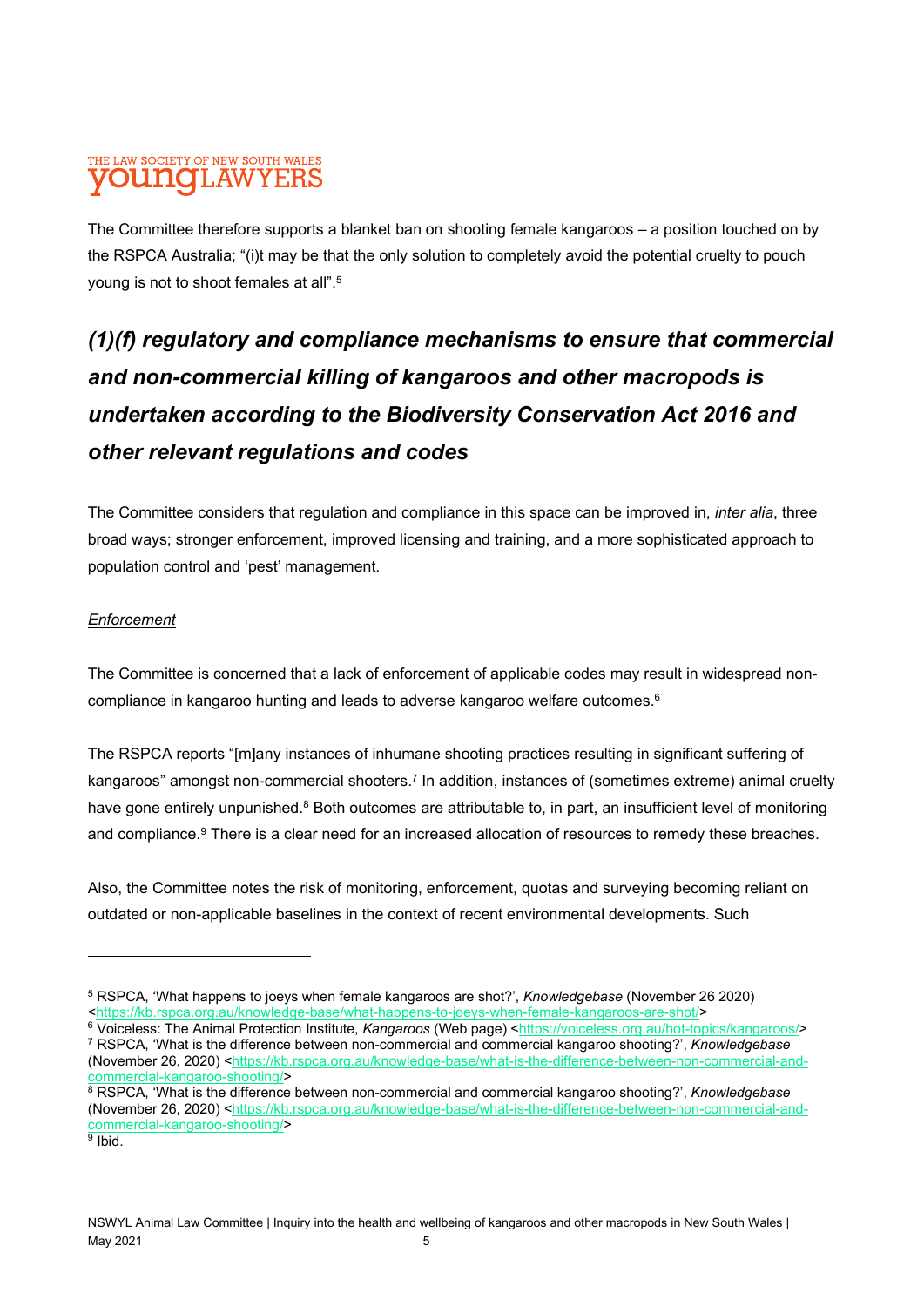## THE LAW SOCIETY OF NEW SOUTH WALES **OUNOLAWYERS**

developments include an increased rate of land clearing in NSW over the past ten years (a trend not remedied by the enactment of the Biodiversity Conservation Act  $2016$ ,  $10$  a core species pressure in the State as consistently identified in State of the Environment reports.<sup>11</sup> The Committee highlights this as a central consideration in designing a suitable monitoring and enforcement framework.

#### Licensing and training

While the Committee acknowledges the licensing and training mechanisms in place for commercial kangaroo shooters, it submits that a similar system ought to be in place for non-commercial shooting. From animal welfare, regulation and environmental management perspectives, there seems to be no strong rationale for the absence of one.

A lesser level of training and testing (and monitoring) amongst non-commercial shooters when compared to commercial shooters appears somewhat arbitrary, and runs the risk of undermining the intention of a suite of commercial shooting regulations. It is concerning that the reported consequence of this is a higher level of inhumane shooting by non-commercial shooters, the full extent of which is difficult to ascertain due to comparatively low levels of monitoring.<sup>12</sup>

The Committee submits that in order to remedy the lack of code compliance and unacceptable animal welfare outcomes currently reported, non-commercial shooters should be required to:

- 1) pass a competency test(s) before they can engage in kangaroo shooting;
- 2) undergo training to improve their familiarity with and understanding of applicable shooting codes and regulations;
- 3) undergo a licensing process akin to that of commercial shooters; and

<sup>&</sup>lt;sup>10</sup> NSW Department of Planning, Industry and Environment, Woody vegetation change, Statewide Landcover and Tree Study (SLATS) for 2018 (2018) <https://www.environment.nsw.gov.au/-/media/OEH/Corporate-Site/Documents/Animalsand-plants/Native-vegetation/summary-woody-vegetation-change-statewide-slats-2018.pdf?la=en&hash=681360442F8DBAA7C4EF74BD58D4FE0ADF2DEE0E>

<sup>&</sup>lt;sup>11</sup> Metcalfe D, Bui E (2016) 'Land: Regional and landscape-scale pressures: Land clearing' in Australia state of the environment 2016 Australian Government Department of the Environment and Energy, Canberra,

<sup>&</sup>lt;https://soe.environment.gov.au/theme/land/topic/2016/regional-and-landscape-scale-pressures-land-clearing, DOI 10.4226/94/58b6585f94911>

 $12$  RSPCA, 'What is the difference between non-commercial and commercial kangaroo shooting?', Knowledgebase (November 26, 2020) <https://kb.rspca.org.au/knowledge-base/what-is-the-difference-between-non-commercial-andcommercial-kangaroo-shooting/>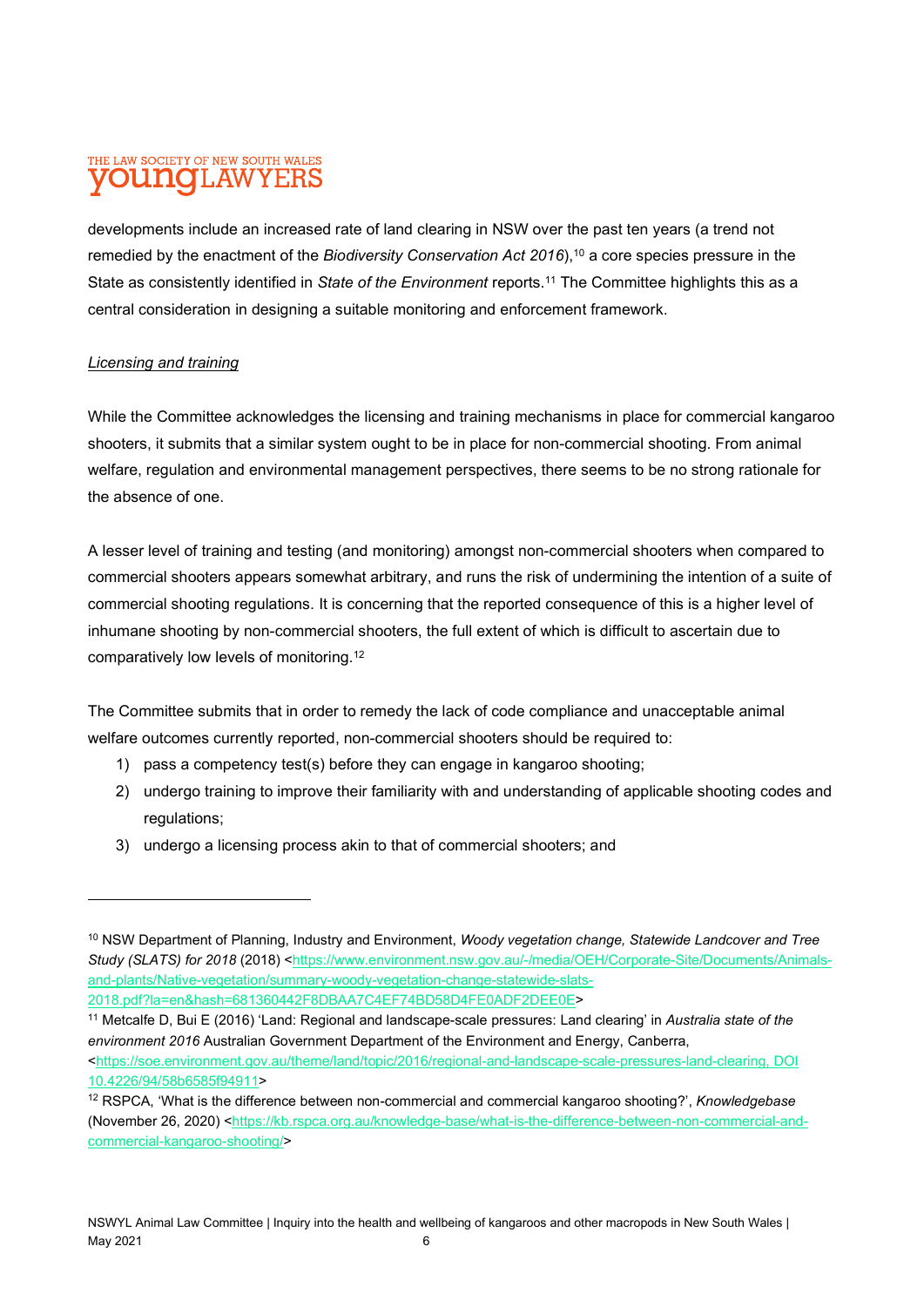#### THE LAW SOCIETY OF NEW SOUTH WALES no 'LAW

4) maintain reasonably consistent 'head-only' shooting. Failure to do so should result in a suspension or loss of license.

These are similar suggestions to those that have already been made by the RSPCA.<sup>13</sup>

#### Population control and 'pest' management

Population control and pest management are often cited as reasons for the importance of a sizeable kangaroo shooting presence in NSW. However, non-lethal means of population control that are available have gone largely under-utilised, despite the potential improvement to animal welfare outcomes and requisite labour input.<sup>14</sup>

Fertility control (usually dart-delivered) is an example of such non-lethal measures. While perhaps not the solution to every population concern across the state, it is a method that can be used either in conjunction with reduced shooting practices, or by itself when population levels are not out of control and the issue is one of ongoing management. This can serve as a more long-term, sustainable measure.<sup>15</sup>

The Committee submits, however, that the extent to which kangaroos can be considered pests or their population out of control is often exaggerated or misplaced. For example, the oft-cited tension between livestock and kangaroos for food is largely infrequent and drought-driven, and not consistent or statewide.<sup>16</sup> UTS-based THINKK makes the following observation:

"Although kangaroos are largely perceived as pests in the rangelands, current research does not indicate that they are overabundant in the landscape. The estimated annual cost incurred by farmers due to kangaroos is placed at (AUS throughout) \$44 Million (M) or \$1.67 per kangaroo/year. This is markedly lower than the over \$200 M previously estimated, as long‐term

 $13$  Ibid.

<sup>&</sup>lt;sup>14</sup> Wimpenny C and Hinds LA (March 2018) Fertility control of Eastern Grey Kangaroos in the ACT - Assessing efficacy of a dart-delivered immunocontraceptive vaccine (Environment, Planning and Sustainable Development Directorate, ACT Government, Canberra) p 2 <https://www.environment.act.gov.au/ \_data/assets/pdf\_file/0003/1195077/Technical-Report-Fertility-Control-of-Eastern-Grey-Kangaroos-in-the-ACT-Assessing-Efficacy-of-a-Dart-Delivered-Immunocontraceptive-Vaccine-March-2018.pdf>  $\frac{15}{15}$  Ibid.

<sup>16</sup> Ben‐Ami, D., Boom, K., Boronyak, L., Croft, D., Ramp, D., Townend, C. (2011) 'The ends and means of the commercial kangaroo industry: an ecological, legal and comparative analysis' THINKK, the Think Tank for Kangaroos, University of Technology, Sydney (Revised December 2011) p 4.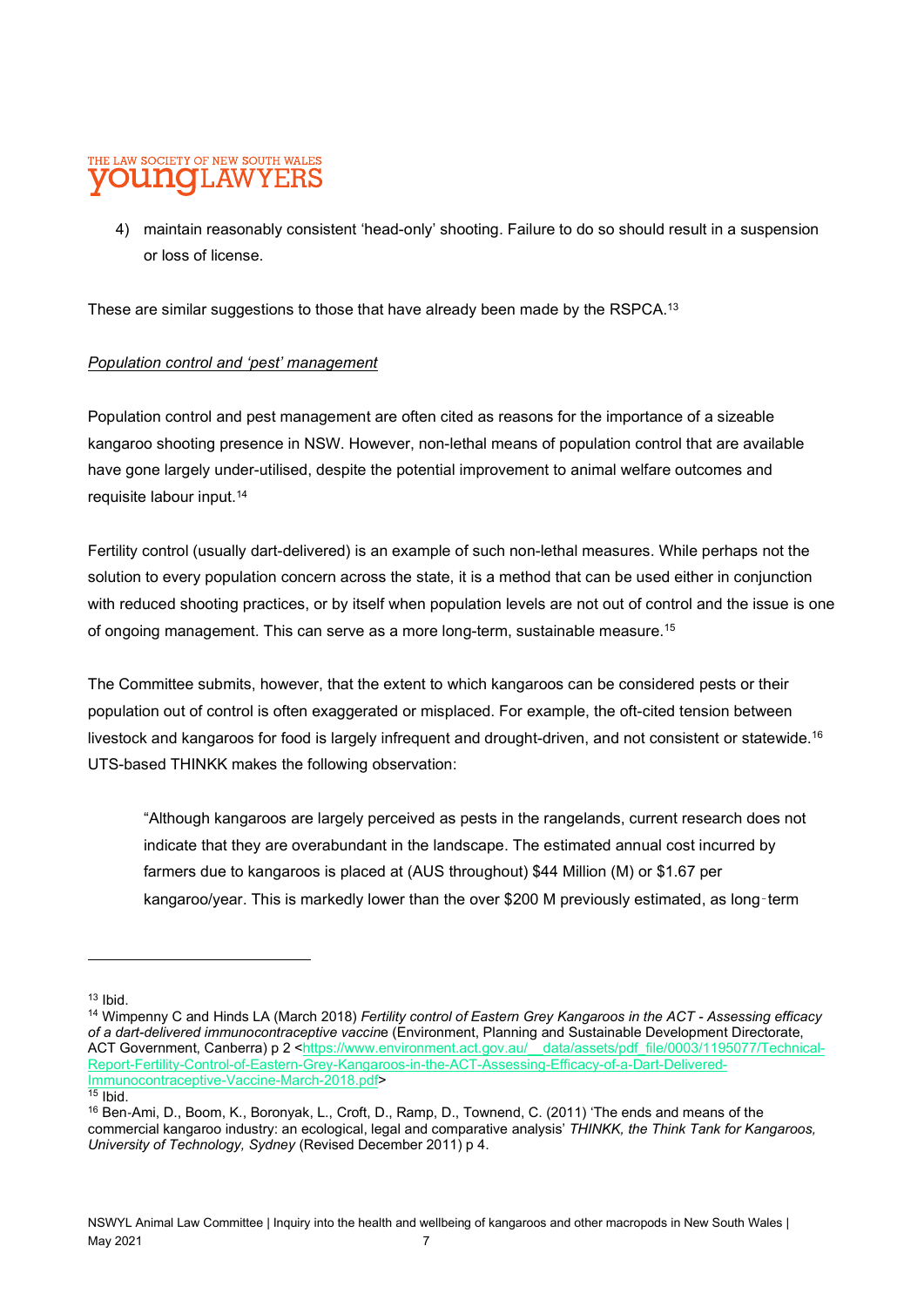## THE LAW SOCIETY OF NEW SOUTH WALES **LAWYER**

research has shown there is minimal loss in pastoral property productivity from competition between livestock and kangaroos for resources."<sup>17</sup>

The Committee also emphasises the importance of preventing animal cruelty even in instances where kangaroos are labelled 'pests'. In particular, the avoidance of unnecessary harm or mistreatment (as identified in section 4 of the Prevention of Cruelty to Animals Act 1979) ought not go unenforced – a matter of enforcement and licensing touched upon above.

On the matter of pests, the Committee submits that the exemption to the offence of serious animal cruelty for "the extermination of pest animals" under section 530(2) of the Crimes Act 1900 (NSW) ought to be repealed. In the Committee's view, it is an arbitrary exemption that permits animal cruelty and is inconsistent with the broader animal welfare regime in NSW. Considering this issue in the context of kangaroos (who may be classified as pests in certain circumstances) highlights this.

#### Considering a case study – ACT

The Committee agrees with the stance taken by the ACT in declaring that its territory be a non-commercial zone.

The ACT Kangaroo Management Plan 2010 (ACT KMP) sets out to maintain wild populations of eastern grey kangaroos in the ACT while managing their environmental, economic and social impacts and ensuring their welfare.<sup>18</sup> Although the plan specifies eastern grey kangaroos, there is scope to apply the principles widely to all other macropod species living in the ACT.<sup>19</sup>

The purpose of the KMP is to "maintain populations of kangaroos as a significant part of the fauna" and in doing so, determined that ACT be considered a non-commercial zone. This means that under the ACT KMP, there is no commercial harvesting of kangaroos unless the question of culling is raised (as it was in 2017, when the ACT changed the status of eastern grey kangaroos to a Controlled Native Species).

 $17$  Ibid at p 2.

<sup>&</sup>lt;sup>18</sup> Australian Capital Territory (2010), "ACT Kangaroo Management Plan", Territory and Municipal Services Vol 10, Issue 22, ix, 2.

 $19$  Ibid at ix, 1.